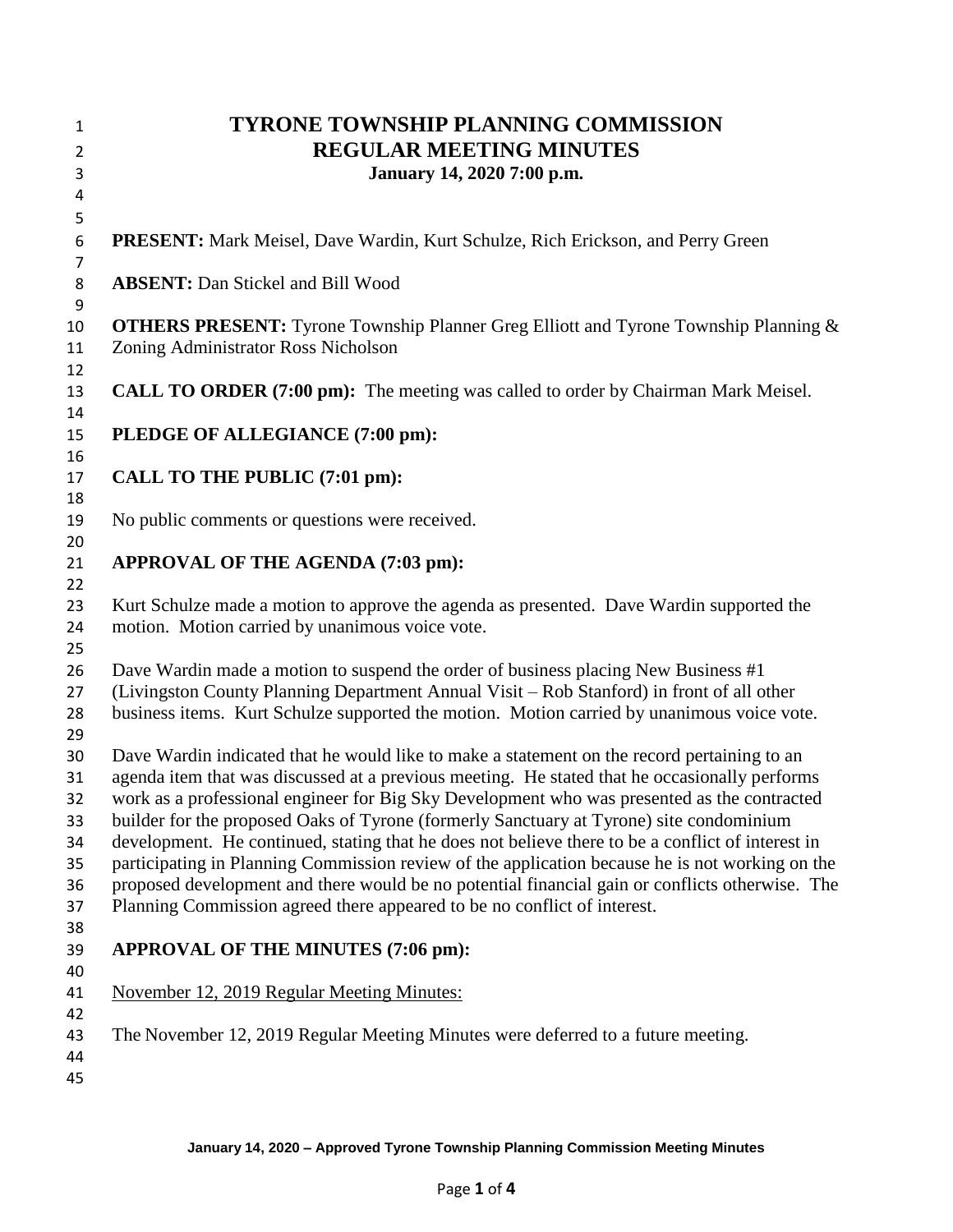- December 10, 2019 Regular Meeting & Public Hearing Minutes:
- 
- The minutes were reviewed and minor revisions were made. Chairman Meisel took some time to
- go into detail to explain the Oaks of Tyrone application with Rob Stanford (Livingston County
- Planning Department) because the application was about to be forwarded to the Livingston
- County Planning Commission for review. Dave Wardin made a motion to approve the minutes
- as amended. Perry Green supported the motion. Motion carried by unanimous voice vote.
- 

- September 10, 2019 Regular Meeting Minutes:
- The minutes were reviewed and minor revisions were made. Dave Wardin made a motion to approve the minutes as amended. Kurt Schulze supported the motion. Motion carried by unanimous voice vote.
- 

## **NEW BUSINESS #1 (8:01 pm): 1) Livingston County Planning Department Annual Visit – Rob Stanford:**

- 
- Chairman Meisel introduced Rob Stanford of the Livingston County Planning Department and indicated that he would be giving a presentation. Rob Stanford explained that the Livingston County Planning Department (LCPD) sends a representative to each municipality in Livingston County every year to visit and provide updates on the projects the department is working on as well as information on resources and services they provide. He explained that the Livingston County Planning Commission (LCPC) is made up from seven (7) members and they try to do their best to divide representation across the County as equally as possible. He took a moment to thank Chairman Meisel for his regular attendance at LCPC meetings to aid in discussion when Tyrone Township issues are being reviewed. He indicated that it is of great benefit to have representation from local municipalities at the LCPC meetings. Rob Stanford continued his presentation. He stated that the LCPD had recently updated their County Master Plan last year (2019). He explained that the LCPD does not have regulatory jurisdiction over local municipalities, so the master plan is more of a "best practice/how to" reference document which is intended to aid local units in writing local ordinances and master plans. He added that the LCPD has performed extensive research and incorporated their findings into the master plan to promote sound planning practices. He stated that the LCPD is always looking for ways to promote and utilize the master plan and encouraged the Planning Commission to review and provide suggestions and feedback. Chairman Meisel stated that he has read through the master plan and found that it is very informative and well-constructed. Rob Stanford indicated that he had a few items that he would like to talk about; The Livingston County Trail Plan and upcoming Trail Summit, the upcoming Michigan State University (MSU) Extension Planning Commission Training Workshop, and the LCPD master plan survey. He indicated that the department has been evaluating recreational trails which currently exist and determining the feasibility of connecting the existing systems to create an interconnecting network throughout the County. He stated that the upcoming Trail Summit is intended to generate ideas pertaining to the connection and extension of existing recreational trail systems. He encouraged the Planning Commissioners to attend and/or otherwise participate in the

## **January 14, 2020 – Approved Tyrone Township Planning Commission Meeting Minutes**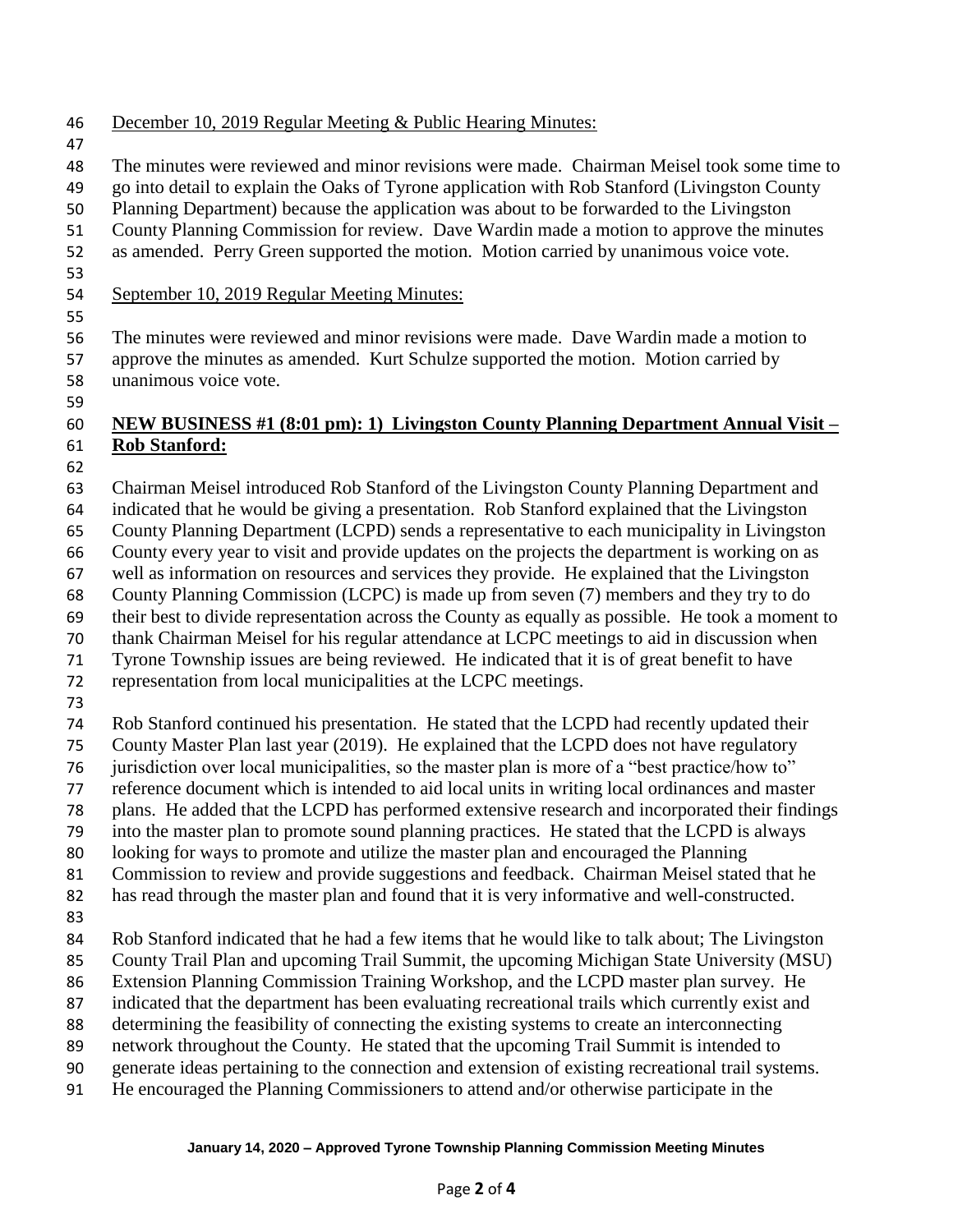- discussion. He informed the Planning Commission that the MSU Extension will be offering a
- Planning Commission training workshop in the near future and explained that the course is
- generally very informative and beneficial to those members serving on a planning commission.
- He then explained that the LCPD is trying to get as much feedback as possible on their latest
- master plan. He encouraged the Planning Commission to take a few minutes to complete the
- LCPD master plan survey if they could.
- Chairman Meisel thanked Rob Stanford for his time.
- 

*The item was closed at 8:39 pm.*

## **OLD BUSINESS #1 (8:40 pm): Proposed Permitted Expansion or Extension of Nonconforming Structures Amendments Returned by the Township Board:**

 Chairman Meisel opened the discussion. He explained that the Planning Commission had previously recommended adoption of revised text regarding the process for expansion or extension of existing nonconforming structures which clarified that a public hearing through the Zoning Board of Appeals (ZBA) is required to permit any such extension or expansion. He stated that the Township Board had returned the proposed amendment to the Planning Commission for re-review. He briefly explained the intent of the existing zoning ordinance language. He stated that the ZBA would frequently receive applications requesting extension and/or expansion of nonconforming structures and almost habitually approving them. He explained that with applications for extension or expansion of existing nonconforming structures, it was very rare that applicants could successfully fulfill all of the five decision criteria for a variance as prescribed in the Michigan Zoning Enabling Act (MZEA), specifically unreasonable burden and extraordinary circumstances. He continued, stating that the ZBA concluded that it would be in the best interest of the Township if they were to establish separate criteria for granting variances pertaining to the expansion or extension of existing nonconforming structures. He explained that the ZBA Chairman at the time was adamant that the granting of such variances would remain at the ZBA level. He stated that the Township Board is requesting that the Planning Commission look into the review and approval process for expansion or extension of nonconforming structure applications to lesson the burden on applicants, both temporal and monetary. He indicated that he had recently discussed the issue with the current ZBA members and found that the consensus was still that such authority should be retained by the ZBA. Chairman Meisel asked the Planning Commission if they had any thoughts or concerns to add. Perry Green stated that he does not know enough to speak to the monetary aspect of the review process. Chairman Meisel indicated that the Planning Commission is not necessarily concerned with the cost of an application but more so in determining the most appropriate venue for such applications to be reviewed. The Planning Commission briefly discussed. The general consensus amongst the Planning Commission was that the authority to review and approve applications for expansion or extension of nonconforming structures should remain with the ZBA. Planner Greg Elliott said that in his experience such decisions are not done administratively and typically reside with the ZBA.